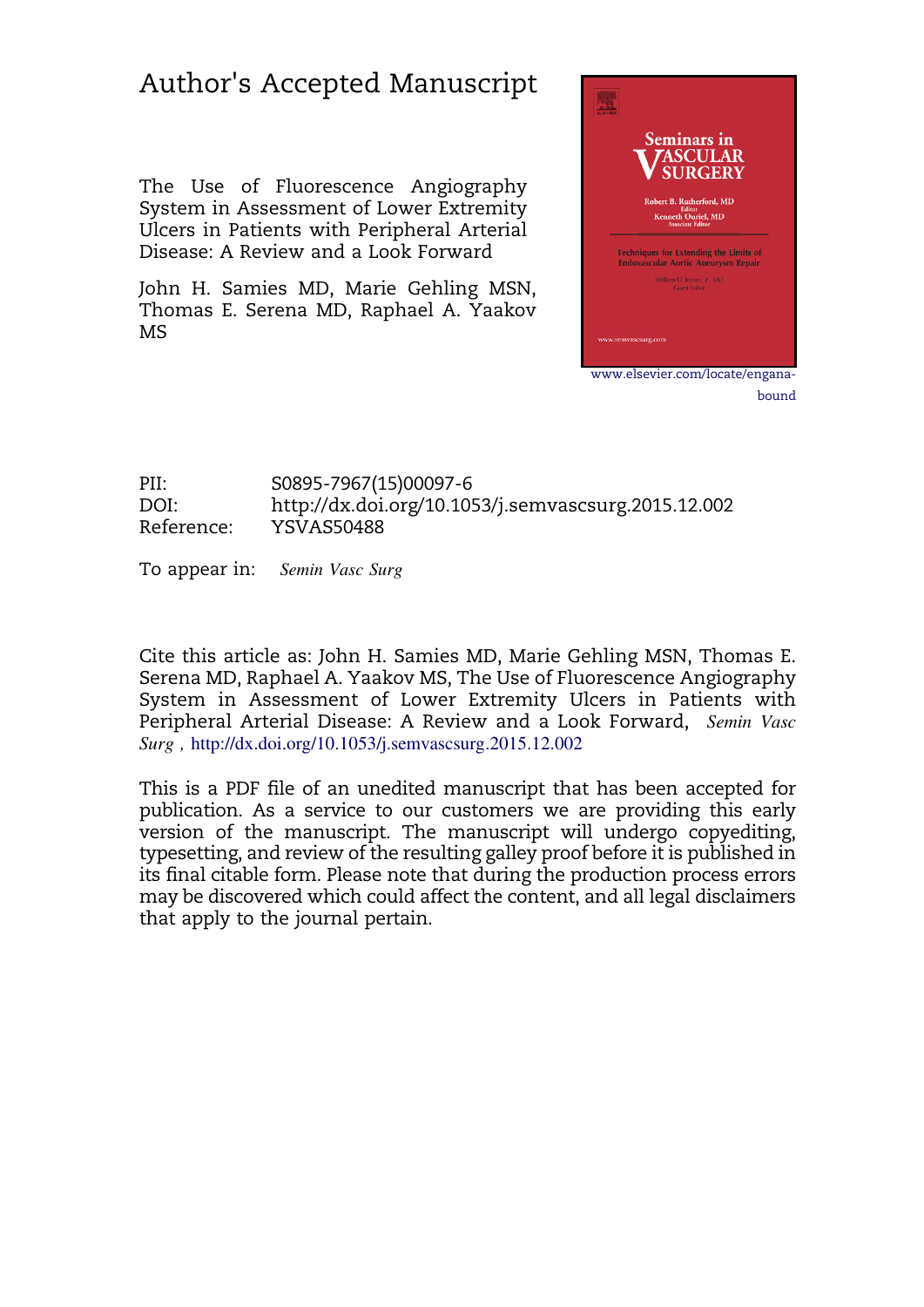#### **The Use of Fluorescence Angiography System in Assessment of Lower Extremity Ulcers in**

#### **Patients with Peripheral Arterial Disease: A Review and a Look Forward**

John H. Samies MD<sup>1</sup>, Marie Gehling MSN<sup>1</sup>, Thomas E. Serena MD<sup>2</sup>, Raphael A. Yaakov MS<sup>2</sup>

<sup>1</sup>Regional Medical Center, Orangeburg, SC

<sup>2</sup>SerenaGroup, Cambridge, MA

**SSCALE** 

## **Corresponding author and reprint requests:**

Thomas E. Serena, MD

90 Sherman St. Cambridge, MA 02140

Office: (617) 945-5225

E-mail: serena@serenagroups.com

#### **Keywords:**

Fluorescence angiography, peripheral arterial disease, lower extremity ulcers, technological advance, wound care

#### **Disclosures:**

The authors have declared that no competing financial interest exists in connection with the authorship of this publication.

#### **Abstract**

The prevalence of chronic wounds is sharply rising throughout the world due to an aging population and increase in the incidence of obesity, diabetes and cardiovascular diseases. People with diabetes, hypertension and hyperlipidemia are at increased risk for developing peripheral arterial disease (PAD). PAD affects 8 to 12 million people over the age of 40 years in the United States and it is a major contributing factor in the development of lower extremity ulcers (LEU). While a number of non-invasive diagnostic tests are available to detect PAD in lower extremities, they have several clinical limitations.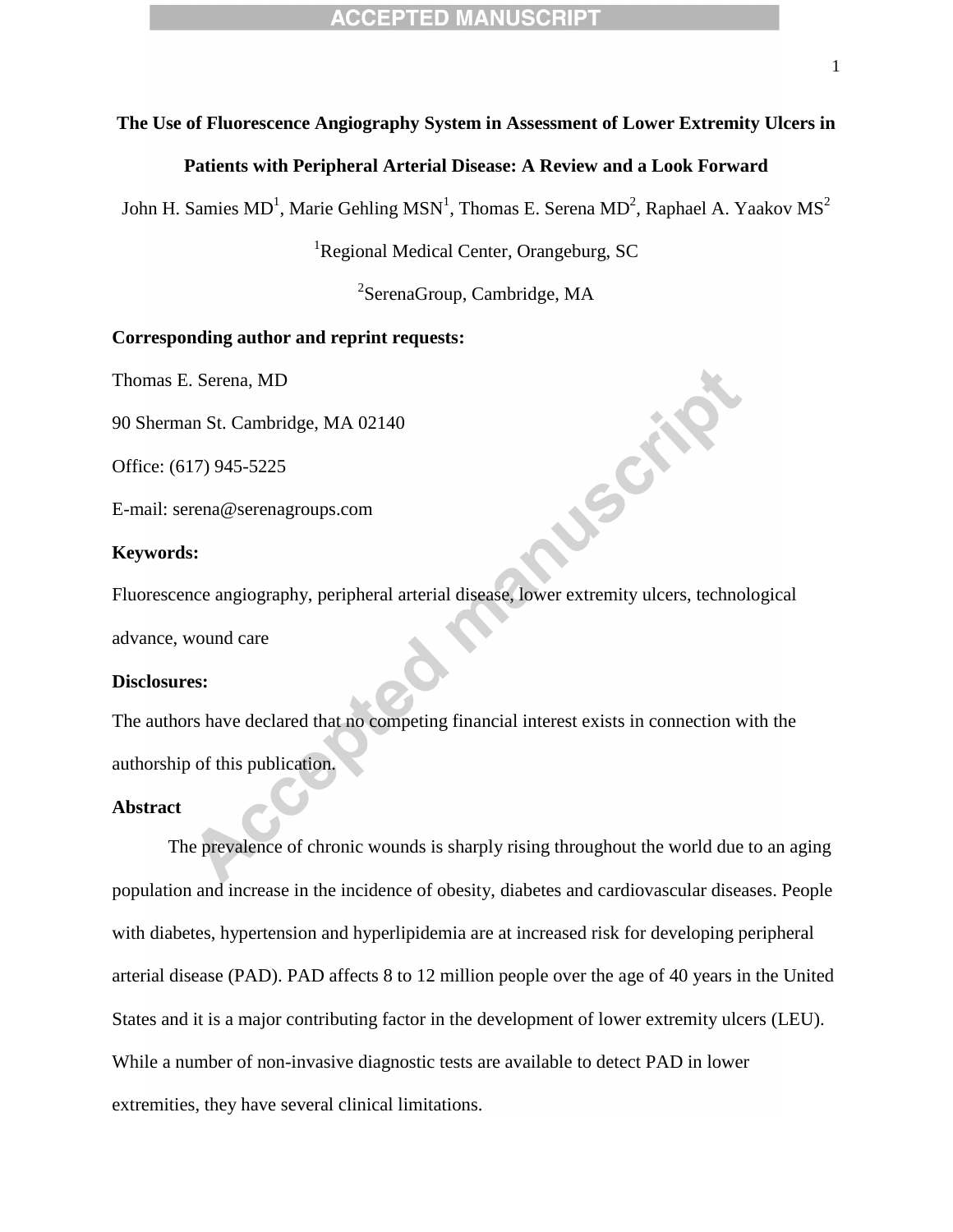In this review, current understanding of the pathophysiology of commonly seen LEU is described and vascular assessments typically used in practice are evaluated. Furthermore, the application of LUNA fluorescence angiography system (FAS) in screening and treatment of complex non-healing wounds in patients with PAD are discussed.

#### **Introduction**

An upward trend in the prevalence of obesity, diabetes and cardiovascular disease parallels the increase in chronic wounds. In the United States, chronic wounds afflict an estimated 6.5 million people.<sup>1</sup> The prevalence of chronic wounds, pressure ulcers, venous, arterial and diabetic wounds is expected to grow  $7.6\%$  by  $2020.<sup>2,3</sup>$  Moreover, people with diabetes, hypertension and hyperlipidemia are at increased risk for developing peripheral arterial disease (PAD).<sup>4</sup> PAD affects 8 to 12 million people over the age of 40 years in the United States and it is a major contributing factor in the development of lower extremity ulcers (LEU).<sup>5-7</sup>

PAD develops as a result of atherosclerosis of the aorta, iliac and lower extremity arteries. In patients with poorly controlled blood glucose, hyperlipidemia and hypertension, endothelial cell dysfunction and smooth cell abnormalities may develop.<sup>8</sup> Structural changes in blood vessels can lead to inadequate blood supply to the tissues. Compromised peripheral blood supply leads to ischemia and hypoxia. Hyperglycemia is also associated with an increase in thromboxane A2, a vasoconstrictor and platelet aggregation agonist, which can increase the risk for blood clotting disorders.<sup>9</sup> Changes in extracellular matrix can also lead to stenosis of arterial lumen.<sup>9</sup> Moreover, presence of bacterial infection in LEU is well documented.<sup>10,11</sup> If left untreated, it can lead to serious complications for the patient. LEU pose a significant clinical and economic burden. It is not uncommon for wound care specialists to see patients who have suffered for years or faced amputation of the limb as their only option to alleviate the pain.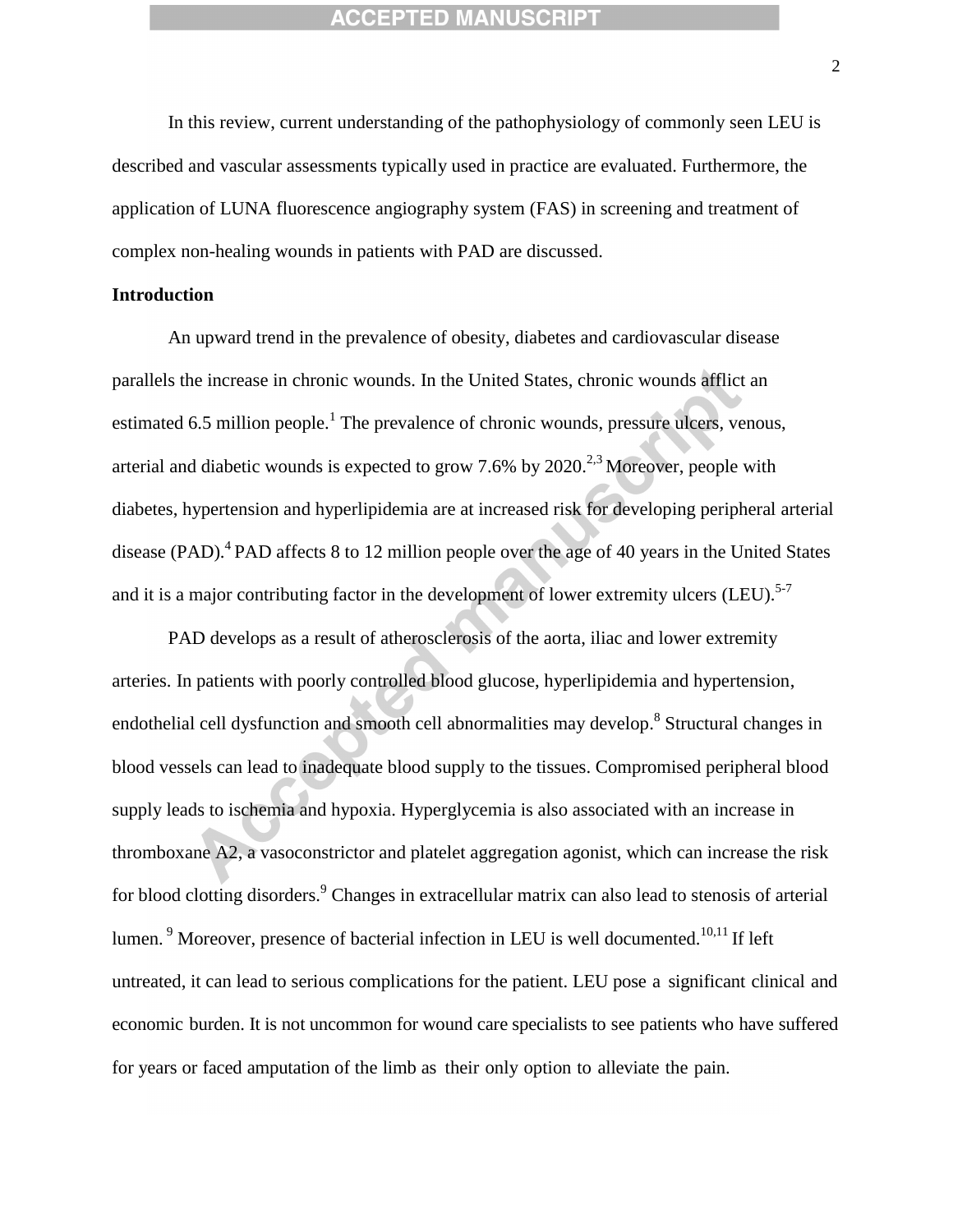Early detection and ongoing monitoring of PAD is essential in effective management and prevention of complications such as ulcers, gangrene and amputation. While non-invasive vascular assessments offer clinicians a simple and cost-effective method to evaluate PAD, these tests have several clinical limitations and practical challenges. There continues to be a pressing need for a more efficient vascular screening tools that can aid treatment decisions in patient with LEU. LUNA Fluorescence Angiography System (FAS) (Novadaq, Bonita Springs, FL) offers wound care specialists a novel technology to document baseline tissue perfusion and validate or revise treatment by assessing perfusion after therapies such as vascular intervention, hyperbaric oxygen therapy (HBOT) and negative pressure wound therapy (NPWT).

In this review paper, the current understanding of the pathophysiology of commonly seen LEU is described and vascular examinations typically used in practice are evaluated. Furthermore, clinical application of LUNA FAS in screening and treatment of complex nonhealing wounds in patients with PAD are discussed.

#### **Pathophysiology of Lower Extremity Ulcers**

LEU can have more than one etiology.<sup>12-14</sup> Most LEU are caused by venous disease.<sup>12</sup> Reflux is the most common underlying reason which results from dysfunction in venous return from: a) incompetent valves in the superficial, perforating or deep veins, b) outflow obstructions in the deep veins and/or c) calf muscle pump failure because of disease influencing lower limb mobility.

Second most common cause for LEU is arterial disease. PAD is a major contributor of arterial disease, which results in narrowing or blockage of the blood vessels in the legs. Atherosclerotic obstruction usually occurs in the iliac, femoropopliteal and the distal branches, i.e. peroneal and tibial arteries. Patients with PAD have heightened endothelial and platelet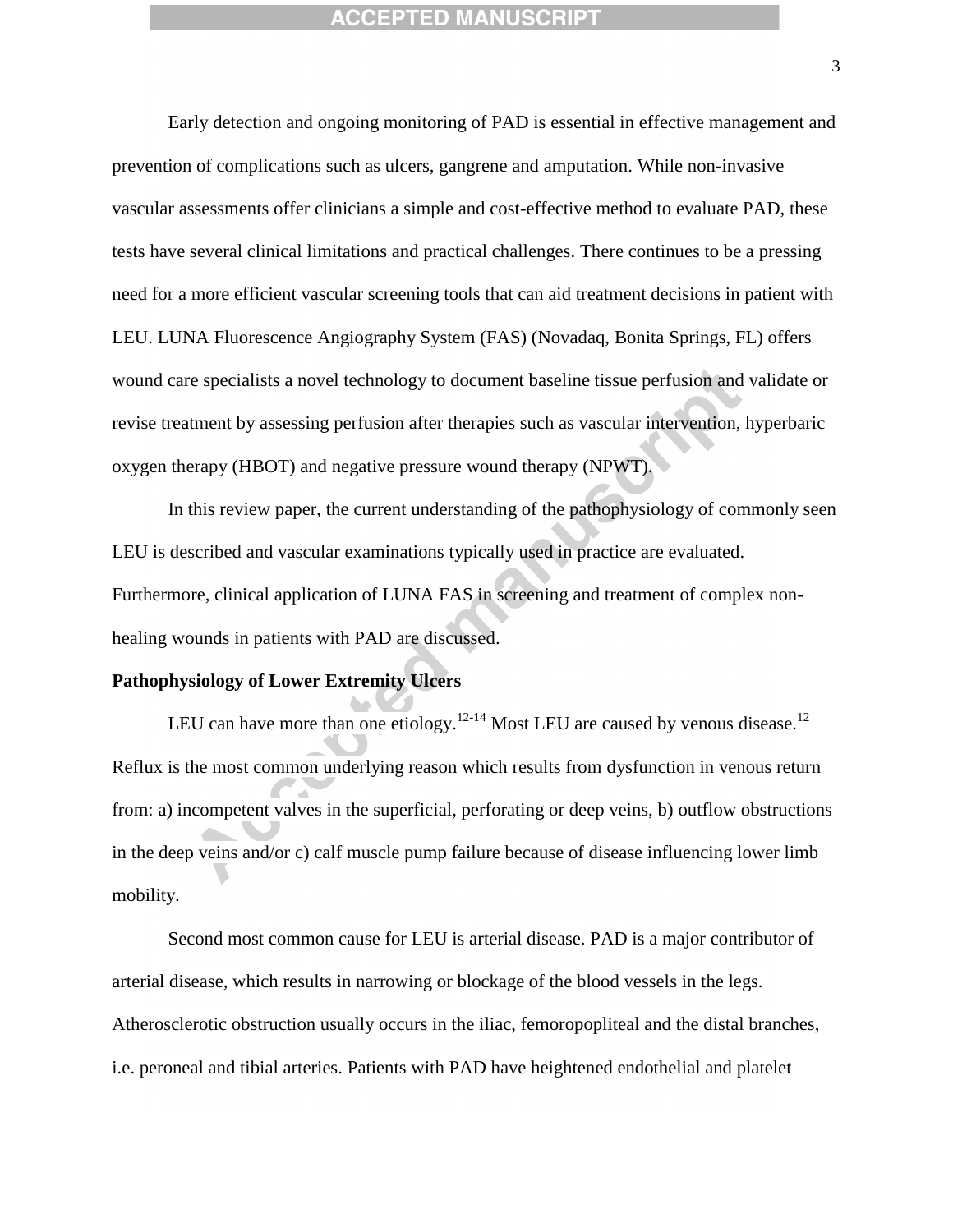activation secondary to a prothrombotic state. Some risk factors for PAD include diabetes mellitus, elevated low-density lipoprotein, hypertension, elevated fibrinogen and advanced age. 15,16

#### **Vascular Assessments**

Vascular assessment in patients with LEU may include palpation of femoral, popliteal, posterior tibial and dorsalis pedis pulses. The ankle-brachial index (ABI) is usually the most common test performed in the evaluation of patients with PAD. ABI is the ratio of blood pressure measured at the ankle to that measured at the arm. An ABI  $< 0.75$  indicates that there is a high probability that arterial insufficiency is present (positive predictive value 95% in a general practice population). It should be noted that incompressible, calcified arteries, presence of kidney disease or advanced age can cause a falsely elevated ABI.<sup>17-19</sup> Further, 10% of the general population have a congenital absence of the dorsalis pedis or posterior tibial artery.<sup>20</sup> In a crosssectional study which compared pulse oximetry and ABI in patients with type 2 diabetes, Paameswaran et al. noted that ABI only had a sensitivity of 63% (95% CI, 46%–77%) and a specificity of 97% (95% CI, 91%–99%).<sup>21</sup>

In clinical cases where ABI cannot be interpreted, toe brachial index (TBI) may be used. TBI is the ratio between toe pressure and the higher of the two brachial pressures. TBI is taken more distally in the lower limb thus there is a greater chance of arterial pressure changes caused by stenosis located below the knee in diabetic patients.<sup>22</sup> While TBI is more sensitive than ABI in diabetic patients, there is limited evidence on the validity of the assessment. Although several guidelines recommend a TBI <0.70 as a cutoff, it is not strictly evidence-based.<sup>17-19,23-26</sup> Clinical presentations such as skin ulcers, gangrene or prior digital amputation may preclude measurement of toe pressures.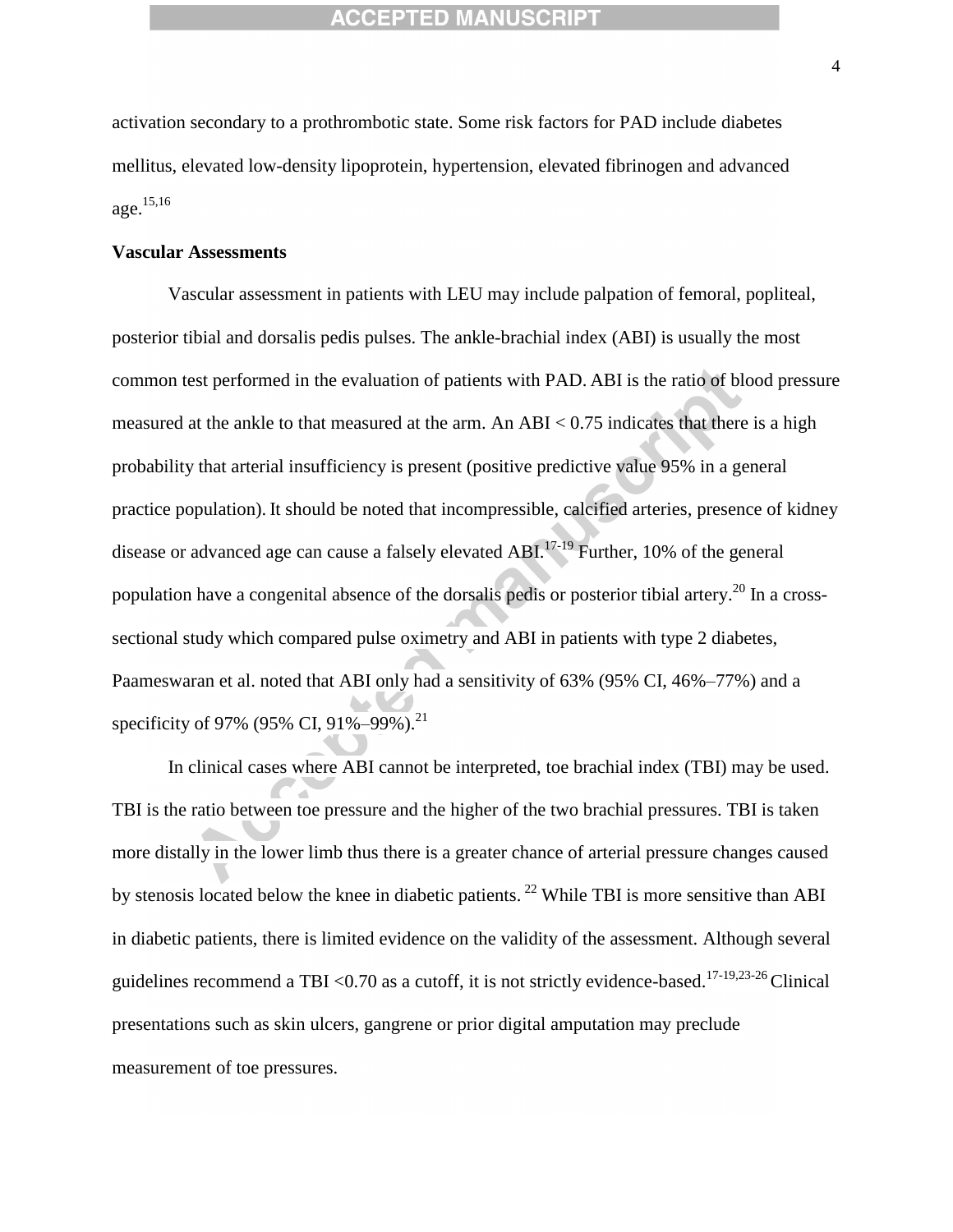Transcutaneous oxygen monitoring (TCOM) is another commonly used non-invasive vascular testing method. TCOM gives an indication of the amount of oxygen that has diffused from capillaries through the epidermis. TCOM is used for wound healing prediction, amputation level determination and qualification of HBOT. While TCOM is not affected by calcified leg arteries, it does have other physical limitations; the probe cannot be placed over the plantar foot because the thickness of skin does not allow for oxygen permeation and it cannot be used in patients with edema and inflammation.<sup>27</sup>

The Skin Perfusion Pressure (SPP) is the pressure required for restoring microcirculatory blood flow following the release of carefully controlled occlusion. It provides an indication of the status of the proximal arterial system. Measurement of SPP has been shown to be useful in the assessment of PAD and critical ischemia.<sup>28-31</sup> SPP is not affected by arterial wall calcification and can be measured in the limbs when patients present with skin lesions on toe or digital amputation precludes measurement of the toe pressure. One of the disadvantages of SPP is that the area measured must be able to fit a cuff and the blood flow occlusion can be painful.

## **Fluorescence Angiography System**

LUNA is an emerging fluorescence angiography system that enables clinicians to distinguish between perfused and non-perfused tissue. The system uses an injectable dye, indocyanine green (ICG), which produces a fluorescence image showing blood flow in vessels and perfusion. The system offers the clinician full control of the imaging head and the system produces images immediately on a computer monitor, allowing visualization of real-time tissue perfusion. Being able to predict perfusion and viability of the tissue allows for more effective treatment strategies and wound healing outcomes. The application and effectiveness of LUNA FAS in vascular surgery and wound therapy has been documented in a number of studies.<sup>32-39</sup>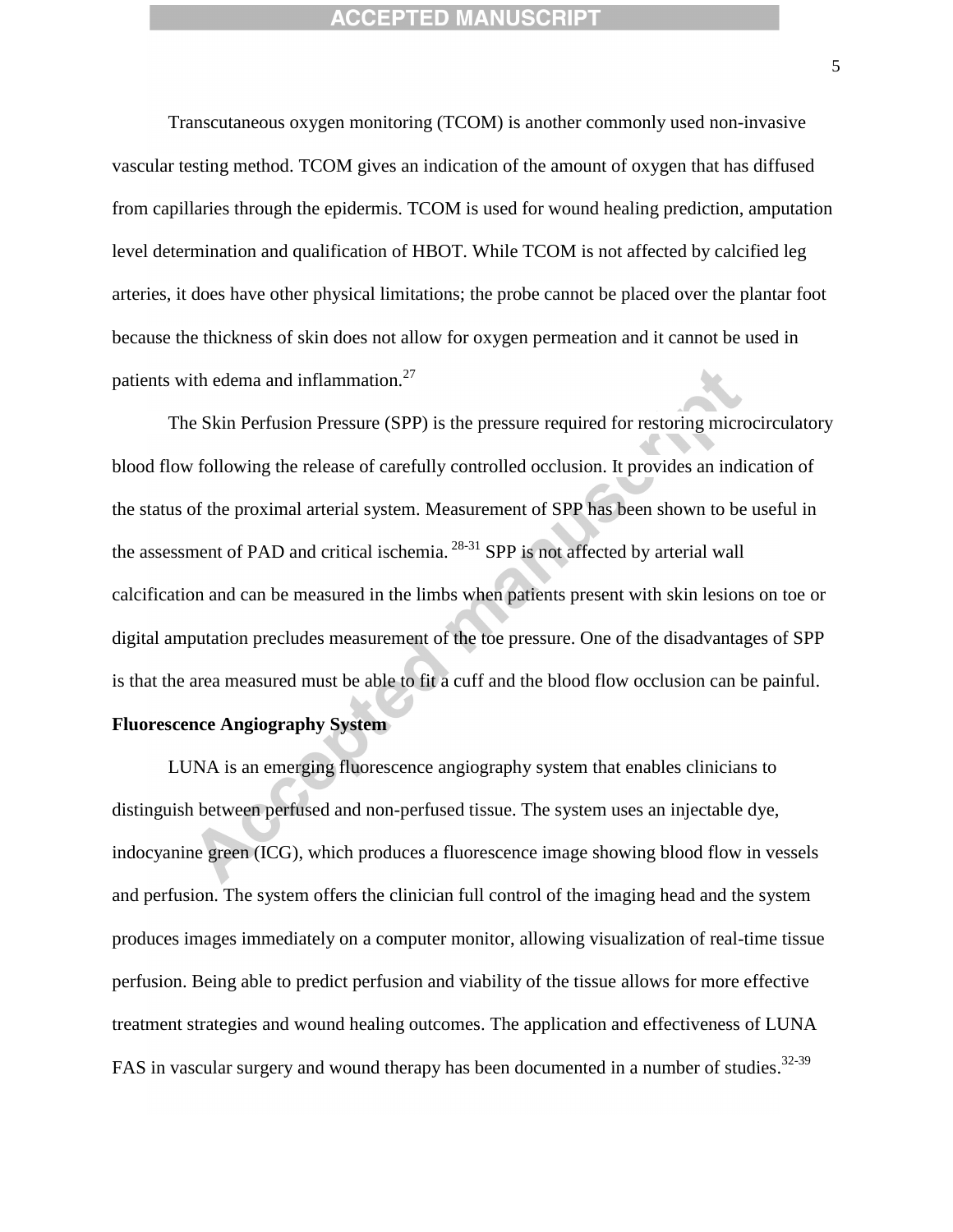The ability to visualize perfusion in real-time and quantitate microcirculation enables clinicians to assess critical information to a degree that is just not available in other non-invasive vascular methods. It is important to note that non-invasive vascular studies may actually prompt a higher level of amputation. LUNA FAS can be especially beneficial in predicting the level of healing and preventing amputation. For example, consider a case of 71 old Caucasian male with a non-healing right foot wound (Figure 1) and a known history of PAD, diabetes and bilateral femoral-popliteal bypasses, who had been advised a below knee amputation by the referring surgeon. At Regional Medical Center, he was evaluated preoperatively with LUNA FAS. The assessment revealed hypoperfusion of the wound bed and periwound skin, and the hind foot showed adequate perfusion (Figure 2). It was determined that the patient would benefit from hyperbaric oxygen treatment and was advised to return to HBOT. At HBOT visit 45, patient was assessed again using the LUNA FAS. The wound had nearly healed and the patient was returning to mobility. Employing LUNA FAS was critical in determining the salvageability of the foot and preventing a below knee amputation.

In another diabetic patient, an 80 year old African American male with right great toe wound and known PAD (Figure 3), noninvasive studies (lower extremity arterial dopplers) had shown proximal occlusion of right superficial femoral artery and lower than normal flow in the posterior tibial, anterior tibial and popliteal arteries. The left common, profunda and superficial femoral arteries showed lower than normal flow in the posterior and anterior tibial arteries. The LUNA FAS assessment revealed evidence of good perfusion to the forefoot except the right great toe and the left had poor perfusion globally (Figure 4). LUNA FAS enabled the clinician to determine the need and level of amputation. The patient was admitted for right great toe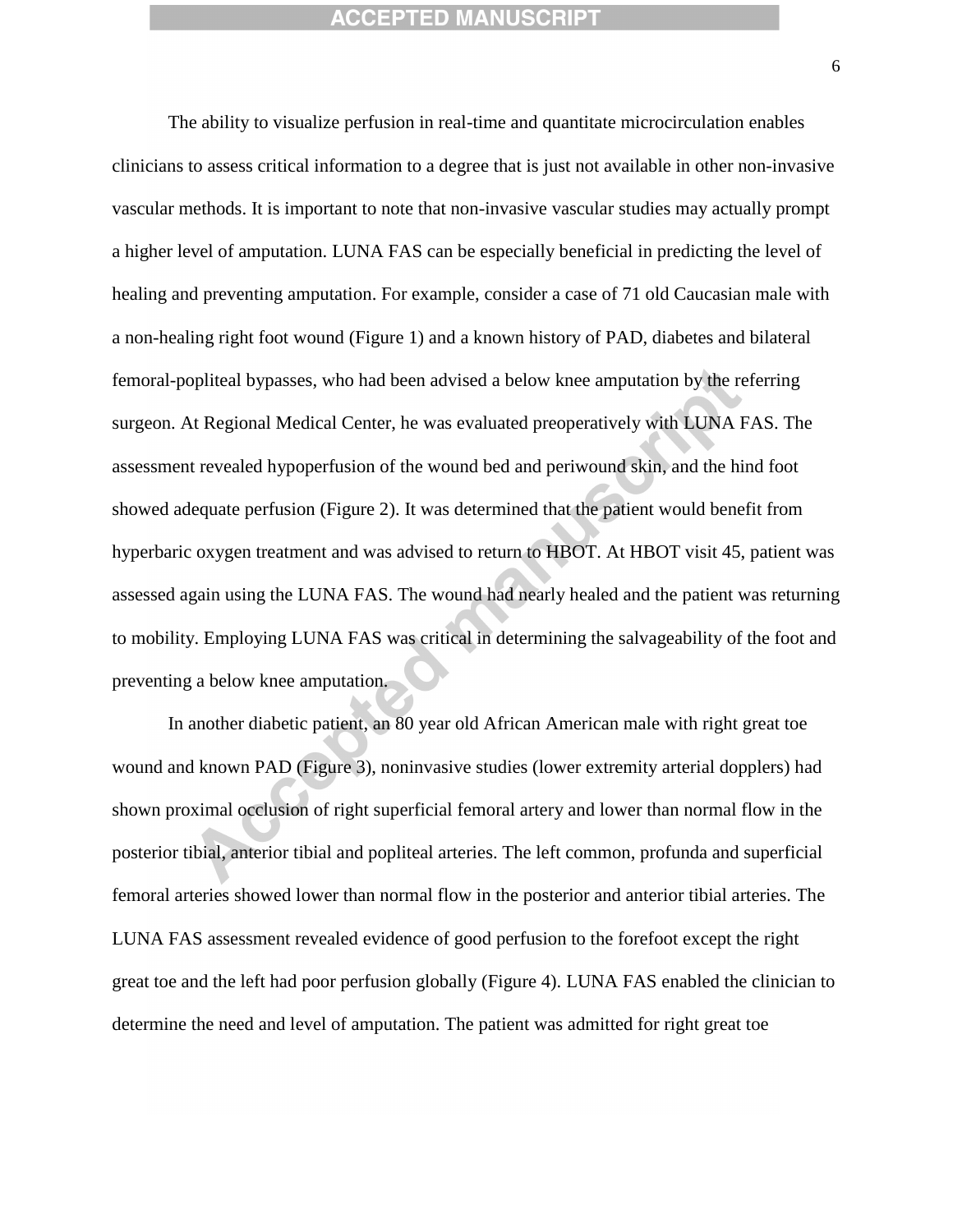amputation and right superficial femoral angioplasty with plans to address the left side subsequently.

LUNA FAS provides a new platform for clinicians to not only visualize blood flow, but to also assess the ability of the wound to heal. Thus, enabling clinicians to determine the need for amputation or further treatment options that may preserve a patient's limb. As seen in the clinical examples, this imaging modality can greatly aid clinicians in treatment decisions and improve healing outcomes.

#### **Discussion**

LUNA FAS is a novel imaging technology that offers physicians an efficient diagnostic tool for screening and treatment of LEU and other chronic non-healing wounds. The ICG dye utilized by LUNA FAS is metabolized exclusively via the liver and has a documented record of safe clinical use.<sup>40</sup> ICG is contraindicated in patients allergic to iodine.<sup>40</sup> An important feature of ICG is that it does not leak into extravascular space, allowing for multiple images in the same patient settings.<sup>40</sup>

LUNA FAS assessment enables clinicians to distinguish between perfused and nonperfused tissue and provides a more objective assessment of arterial and venous flow, and oxygen or perfusion gradient in the wound. Noninvasive vascular assessments such as ABI, TBI, TCOM and SPP have several clinical limitations and these examinations do not allow for visualization of blood flow through the vessels. LUNA FAS provides a superior point-based microvascular assessment and allows for a more interactive patient education experience.

Moreover, LUNA FAS may be especially beneficial for screening chronic wounds in patients who would benefit from HBOT. Currently, a multi-center trial evaluating the effectiveness of early or late HBOT in the treatment of diabetic foot ulcers (DFU) based on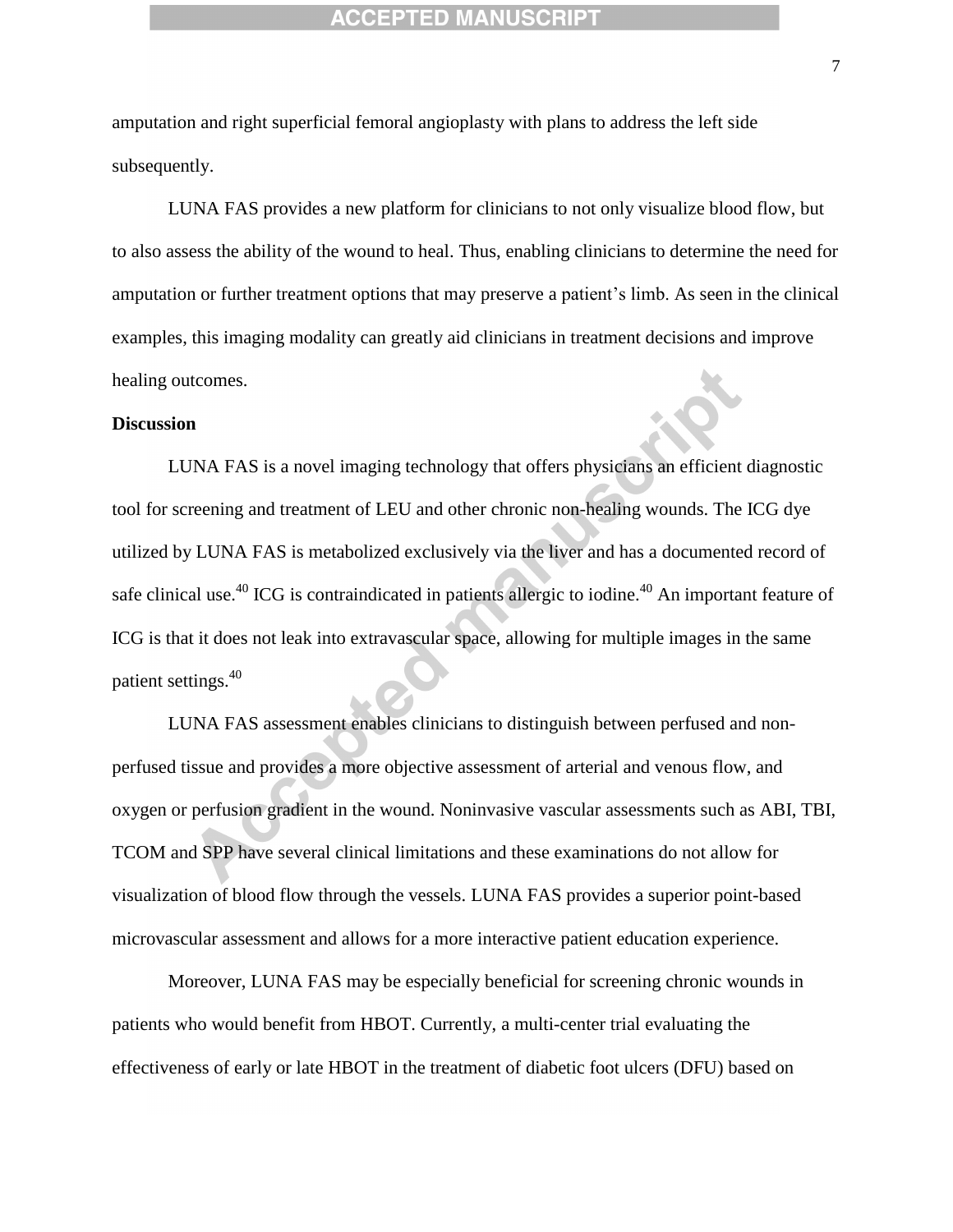LUNA FAS or wound area evaluation at 4 weeks after randomization is underway. Correlation of LUNA FAS parameters with treatment decision, efficacy of discriminating microvascular issues and improvement in wound healing will be assessed. It is hypothesized that LUNA can be utilized to determine which patients are responding to HBOT and should continue treatment, and identify patients who are not responding and should be started on an alternative therapeutic regimen. Further studies will add to the data establishing evidence of effectiveness of this emerging diagnostic imaging technology for screening and treatment of chronic non-healing wounds.

#### **References**

- 1. Sen CK, Gordillo GM, Roy S, et al. Human skin wounds: a major and snowballing threat to public health and the economy. Wound Repair Regen. 2009 Nov-Dec; 17(6):763-71.
- 2. MedMarket Diligence. Worldwide market for surgical sealants, glues, wound closure and anti-adhesions*,* 2010-2017. Report #S190. 2012. Foothill Ranch, California.
- 3. MedMarket Diligence. Worldwide Wound Management, Forecast to 2021: Established and Emerging Products, Technologies and Markets in the Americas, Europe, Asia/Pacific and Rest of World. Report #S249. 2013. Foothill Ranch, California.
- 4. Criqui MH: Peripheral arterial disease: epidemiological aspects. Vascular Medicine 6 (Suppl. 1):3 -7, 2001.
- 5. American Heart Association. Heart disease & stroke stats-2008 update. Circulation 2008; 117: c25-146
- 6. Kumar S, Ashe HA, Parnell LN et al. The prevalence of foot ulceration and its correlates in type 2 diabetic patients: a population-based study. Diabet Med 1994; 11: 480±484
- 7. Walters DP, Gatling W, Mullee MA, Hill RD. The distribution and severity of diabetic foot disease: a community study with comparison to a non-diabetic group. Diabet Med 1992; 9: 354±358.
- 8. Zochodone DW. Diabetic polyneuropathy: an update. Curr Opin Neurol **21**:527- 533, 2008
- 9. Paraskevas KI, Baker DM, Pompella A, Mikhailidis DP. Does diabetes mellitus play a role in restenosis and patency rates following lower extremity peripheral arterial revascularization? A critical overview. Ann Vasc Surg **22**:481-491, 2008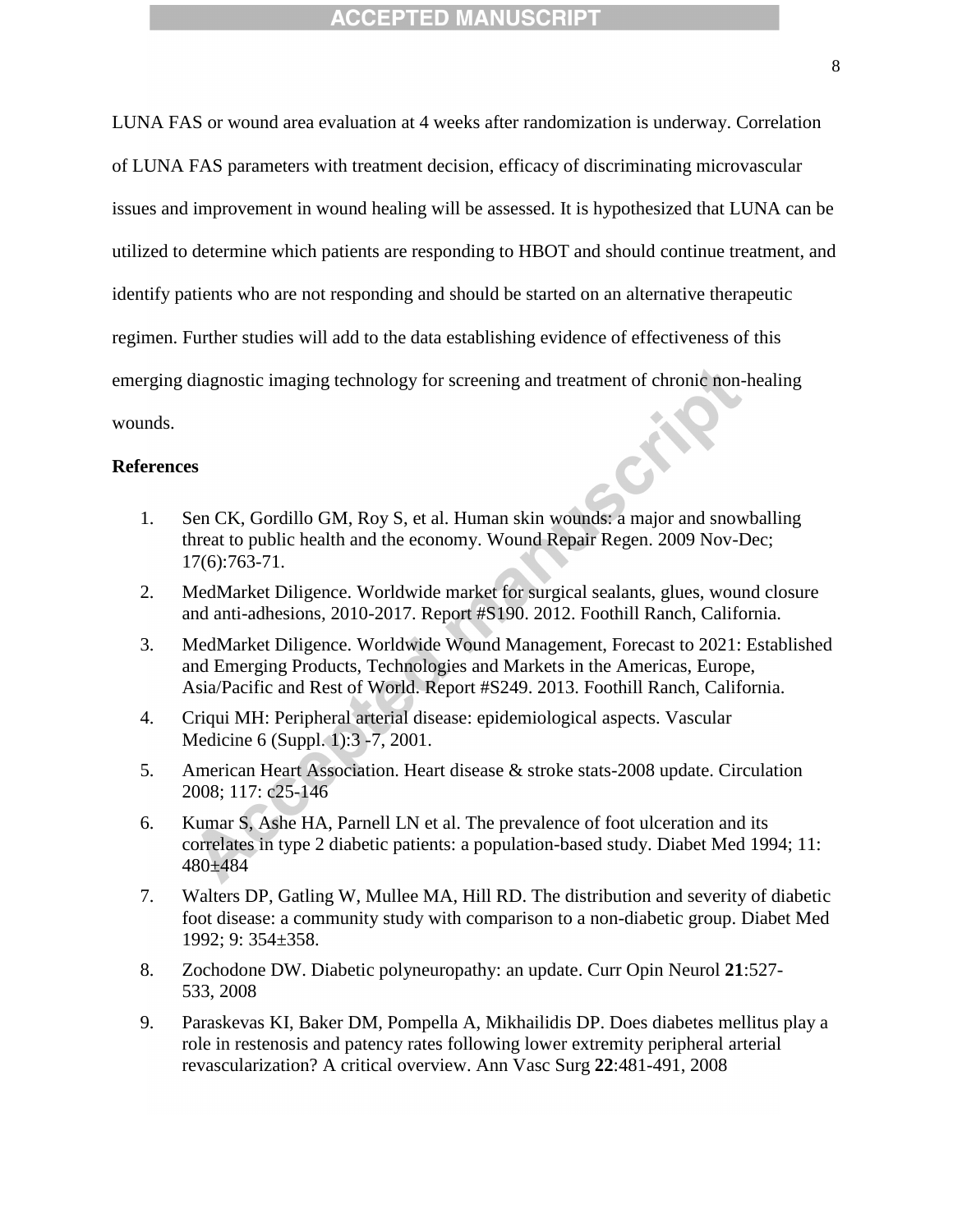- 10. Edmonds ME, Blundell MP, Morris ME, Thomas EM, Cotton LT, Watkins PJ. Improved survival of the diabetic foot: the role of a specialized foot clinic. Q J Med 1986; 60: 763±771.
- 11. Sheffield PJ. Measuring tissue oxygen tension: a review. Undersea Hyperb Med 1998; 25: 179±188.
- 12. Adam D J, Naik J, Hartshorne T, Bello M, London N JM. The diagnosis and management of 689 chronic leg ulcers in a single-visit assessment clinic. Eur J Vasc Endovasc Surg. 2003;25:462–468.
- 13. Nelzén O, Bergqvist D, Lindhagen A. Venous and non-venous leg ulcers: clinical history and appearance in a population study. Br J Surg. 1994;81:182–187.
- 14. Hafner J, Schneider E, Burg G, Cassina P C. Management of leg ulcers in patients with rheumatoid arthritis or systemic sclerosis: the importance of concomitant arterial and venous disease. J Vasc Surg.2000;32:322–329.
- 15. Bartholomew J R, Olin J W. Pathophysiology of peripheral arterial disease and risk factors for its development. Cleve Clin J Med. 2006;73(Suppl 4):S8–S14.
- 16. Paraskevas K I, Baker D M, Vrentzos G E, Mikhailidis D P. The role of fibrinogen and fibrinolysis in peripheral arterial disease. Thromb Res. 2008;122:1–12.
- 17. Brooks B, Dean R, Patel S, Wu B, Molyneaux L, Yue DK. TBI or not TBI: that is the question. Is it better to measure toe pressure than ankle pressure in diabetic patients? Diabet Med 2001;18:528-32.
- 18. Bonham PA. Get the LEAD out: noninvasive assessment for lower extremity arterial disease using ankle brachial index and toe brachial index measurements. J Wound Ostomy Continence Nurs.2006;33:30–41.
- 19. Suominen V, Rantanen T, Venermo M, Saarinen J, Salenius J. Prevalence and risk factors of PAD among patients with elevated ABI. Eur J Vasc Endovasc Surg 2008;35:709-14.
- 20. Unlu M, Yildirim AO, Demir M, Ozturk C, et al. Ankle-brachial index and cardiovascular outcome. Angiology. August 2015. Epub ahead of print.
- 21. Parameswaran G, Brand K, Dolan J. Pulse Oximetry as a Potential Screening Tool for Lower Extremity Arterial Disease in Asymptomatic Patients With Diabetes Mellitus. Arch Intern Med*.* 2005;165(4):442-446. doi:10.1001/archinte.165.4.442.
- 22. Chen, P. Y., Lawford, K. M., Shah, N., Pham, J., & Bower, V. (2012). Perceptions of the ankle brachial index amongst podiatrists registered in Western Australia. Journal of Foot and Ankle Research, 5(19).
- 23. Norgren L, Hiatt WR, Dormandy JA, Nehler MR, Harris KA, Fowkes FG, et al. Inter-Society Consensus for the Management of Peripheral Arterial Disease (TASC II). Eur J Vasc Endovasc Surg 2007;33(Suppl 1):S1-75.
- 24. Rooke TW, Hirsch AT, Misra S, Sidawy AN, Beckman JA, Findeiss LK, et al. 2011 ACCF/AHA focused update of the guideline for the management of patients with peripheral artery disease (updating the 2005 Guideline). A report of the American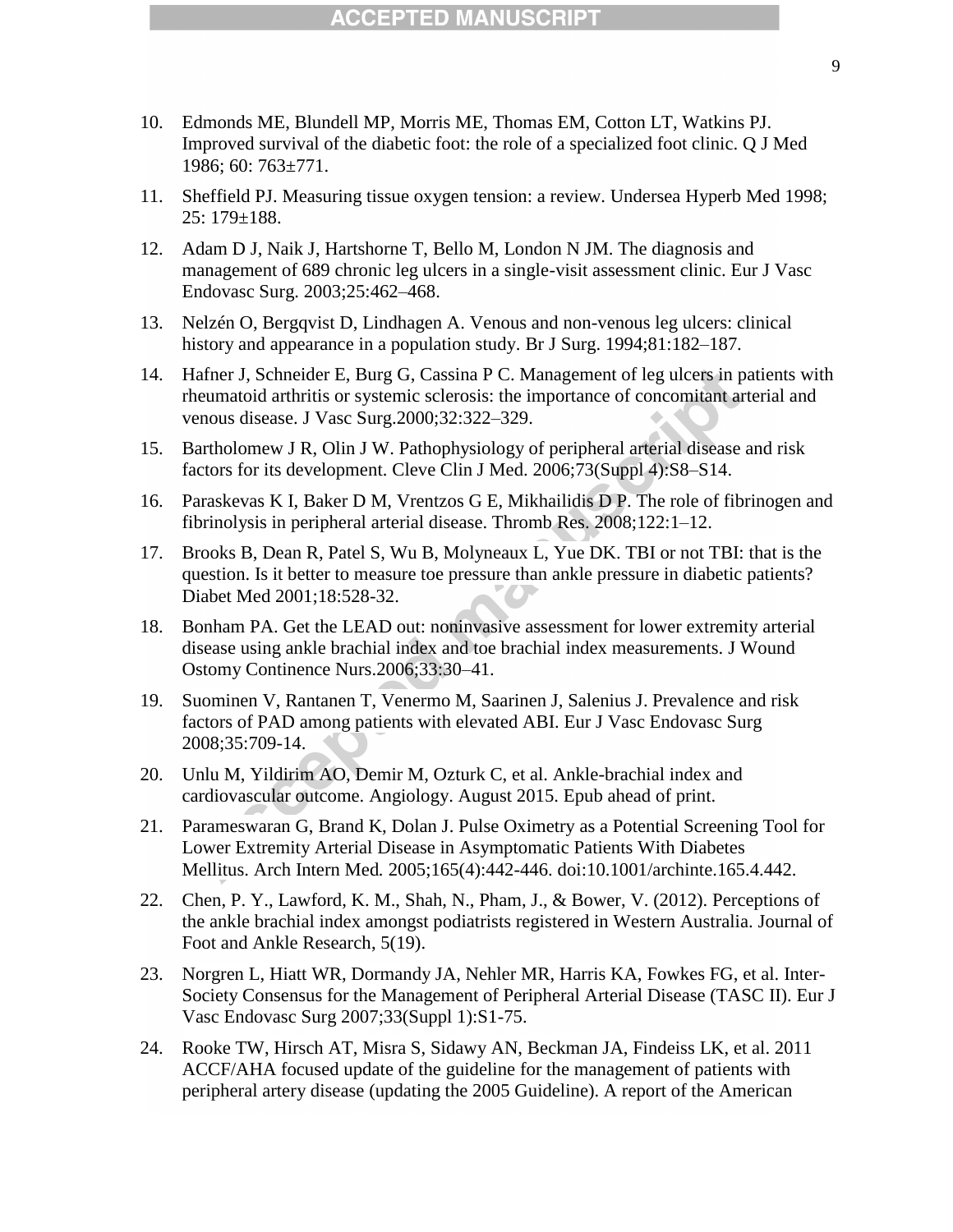College of Cardiology Foundation/American Heart Association Task Force on Practice Guidelines. J Am Coll Cardiol 2011;58:2020-45.

- 25. Fowkes FG, Murray GD, Butcher I, Heald CL, Lee RJ, Chambless LE, et al. Ankle brachial index combined with Framingham Risk Score to predict cardiovascular events and mortality: a meta-analysis. JAMA 2008;300:197-208.
- 26. Sahli D, Svensson M, Lidgren J, Ojbrandt K, Eriksson JW. Evaluation of simple noninvasive techniques for assessment of lower extremity arterial disease. Clin Physiol Funct Imaging 2005;25:129-34.
- 27. Edmonds ME, Blundell MP, Morris ME, Thomas EM, Cotton LT, Watkins PJ. Improved survival of the diabetic foot: the role of a specialized foot clinic. Q J Med 1986; 60: 763±771.
- 28. Holstein P, Sager P, Lassen NA. Wound healing in belowthe-knee amputations in relation to skin perfusion pressure. Acta Orthop Scand 1979;50:49-58.
- 29. Adera HM, James K, Castronuovo JJ Jr, Byrne M, Deshmukh R, Lohr J. Prediction of amputation wound healing with skin perfusion pressure. J Vasc Surg 1995;21:823-9. 15.
- 30. Castronuovo JJ Jr, Adera HM, Smiell JM, Price RM. Skin perfusion pressure measurement is valuable in the diagnosis of critical limb ischemia. J Vasc Surg 1997;26:629-37.
- 31. Dwars BJ, van den Broek TAA, Rauwerda JA, Bakker FC. Criteria for reliable selection of the lowest level of amputation in peripheral vascular disease. J Vasc Surg 1992;15:536-42. 14.
- 32. Lepow BD, Perry D, Armstrong D. The Use of SPY Intra-operative Vascular Angiography as a Predictor of Wound Healing. Podiatry Management 141-148 August 2011.
- 33. Perry D, Bharara M, Armstrong, DG, Mills, J. Intraoperative Fluorescence Vascular Angiography: During Tibial Bypass. Journal of Diabetes Science and Technology. Volume 6, Issue 1, January 2012.
- 34. Braun JD, Trinidad-Hernandez M, Perry D, Armstrong DG, Mills JL. Early quantitative evaluation of indocyanine green angiography in patients with critical limb ischemia. J Vasc Surg 2013;-:1-6.
- 35. Ziegler M, Ditslear J, Turner MK, Szotek P. Poster Intraoperative fluorescence angiography using indocyanine green may predict and may prevent wound complications in complex AWR. AWR conference – Washington DC. June 2013.
- 36. Schlanger R. Clinical Case Update Using Fluorescence Angiography to Help Assess Lower Extremity Wounds. Today's Wound Clinic. Supplement. 2014.
- 37. Li WW, Arnold J. Imaging of the Chronic Wound and the Emerging Role of Fluorescence Microangiography. Supplement – Today's Wound Clinic. 2014.
- 38. Brooks D. Perfusion Assessment with the SPY System after Arterial Venous Reversal for Upper Extremity Ischemia. PRS GO. 2014.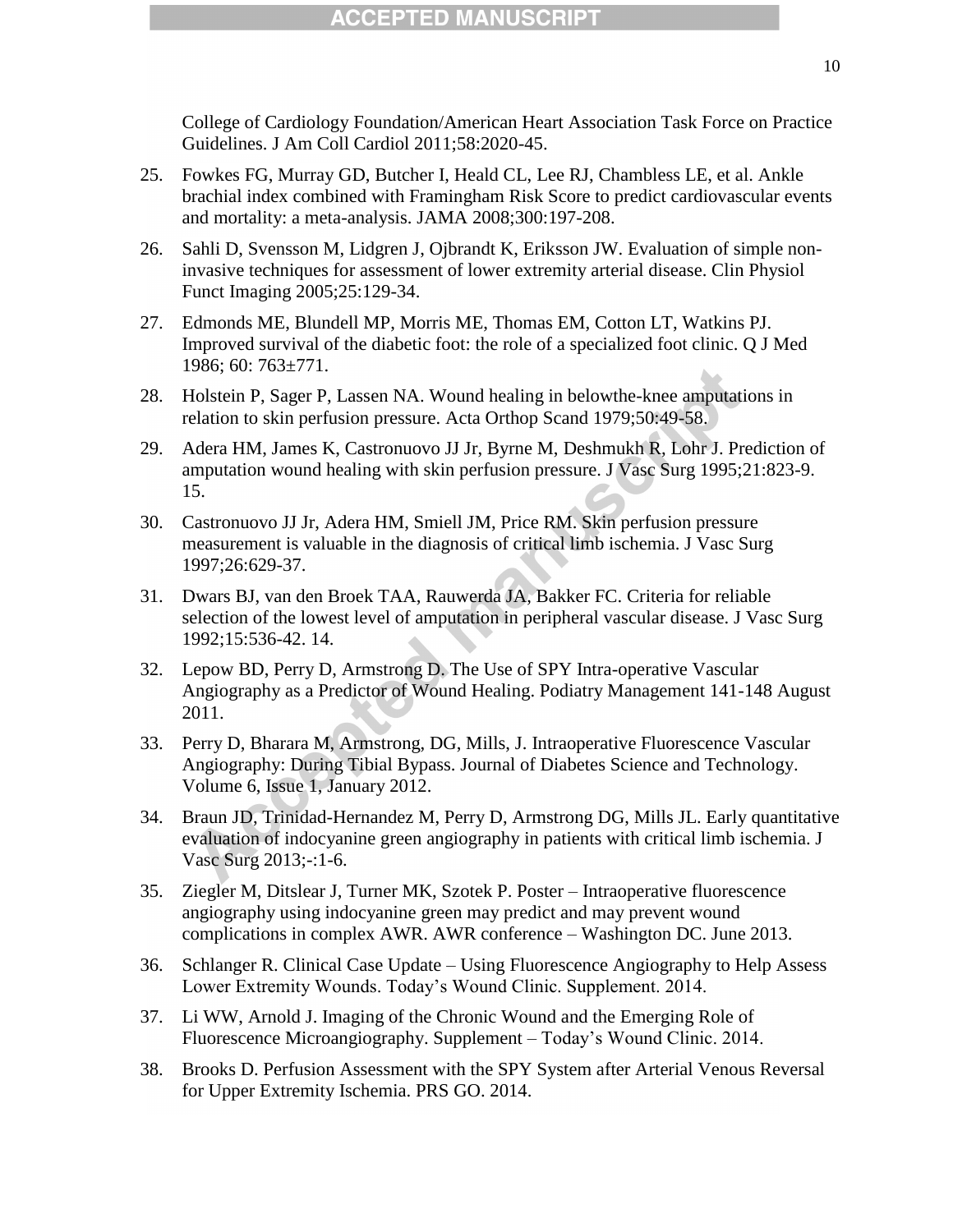- 39. Benitez E, Sumpio BJ, Chin J, Sumpio BE. Contemporary assessment of foot perfusion in patients with critical limb ischemia. Seminars in Vascular Surgery 27. 2014.
- 40. IC-Green (indocyanine green for injection, USP). Akorn, Inc.: Buffalo Grove, IL; November 2008. http://www.akorn.com/documents/catalog/package\_inserts/17478- 701-02.pdf. Accessed October 30, 2014.



Figure 1: Non-healing right foot wound.



Figure 2: Hypofusion of wound bed and periwound skin